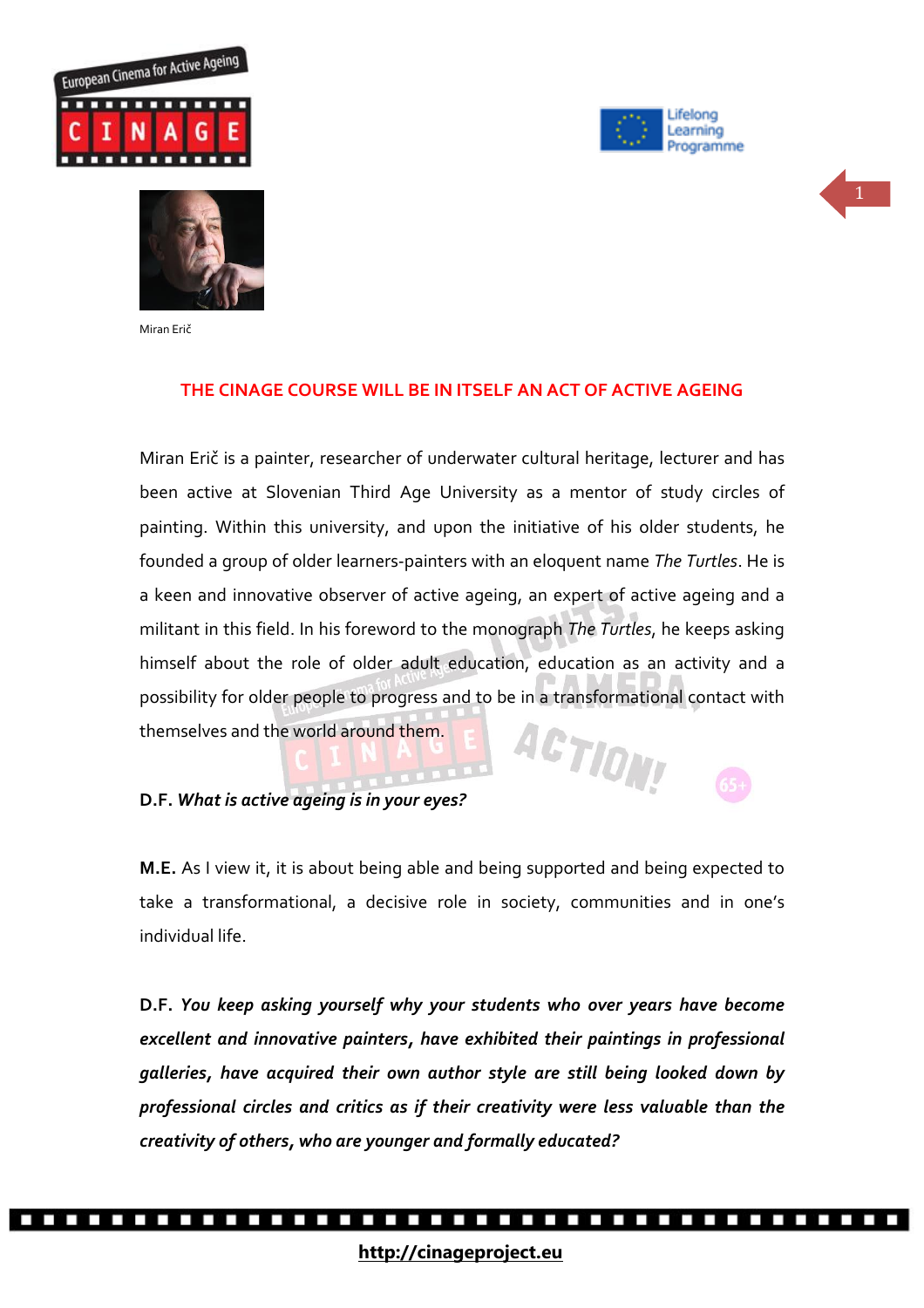



<sup>2</sup> **M. E**. I think it is all about the social construction of old age. I keep asking myself how one can be active in later life if society and culture are implicitly or overtly against one's activity. Shouldn't we better try to produce a strong and constant impact on society, pushing it to change and dismantle its stereotypes about old age?

### **Today the visual culture has become the culture of majority**

# **D.F.** *You have accepted our invitation to take part in the CINAGE focus group. Why?*

**M. E.** Ours is a visual society and younger generations have been born into it. Today, at a very early age, one starts amusing oneself producing films. One is not formally educated to this end, of course not, but due to the fact that one has been in touch with hundreds or thousands of visual presentations, that one has been learning autonomously, one can tell the difference between what is beautiful and what is not. What is more, the quantity if visual images younger people have been touch with has enabled them to develop aesthetic criteria. This is not the case of older people who quite often are not that much included in this visual culture and society, or at least are less included than younger people. Older adults have well developed cognitive abilities, therefore they should be taught about the visual images and their power of expression.

#### **D.F.** *Will that be enough?*

**M. E.** What I also like about the CINAGE project is that older learners will learn how to visually convey *their* understanding of active ageing. They could even produce publicity for active ageing. Now, we are all confronted with new media, since they are at a reasonable price, and new technological possibilities. So, older people

.................................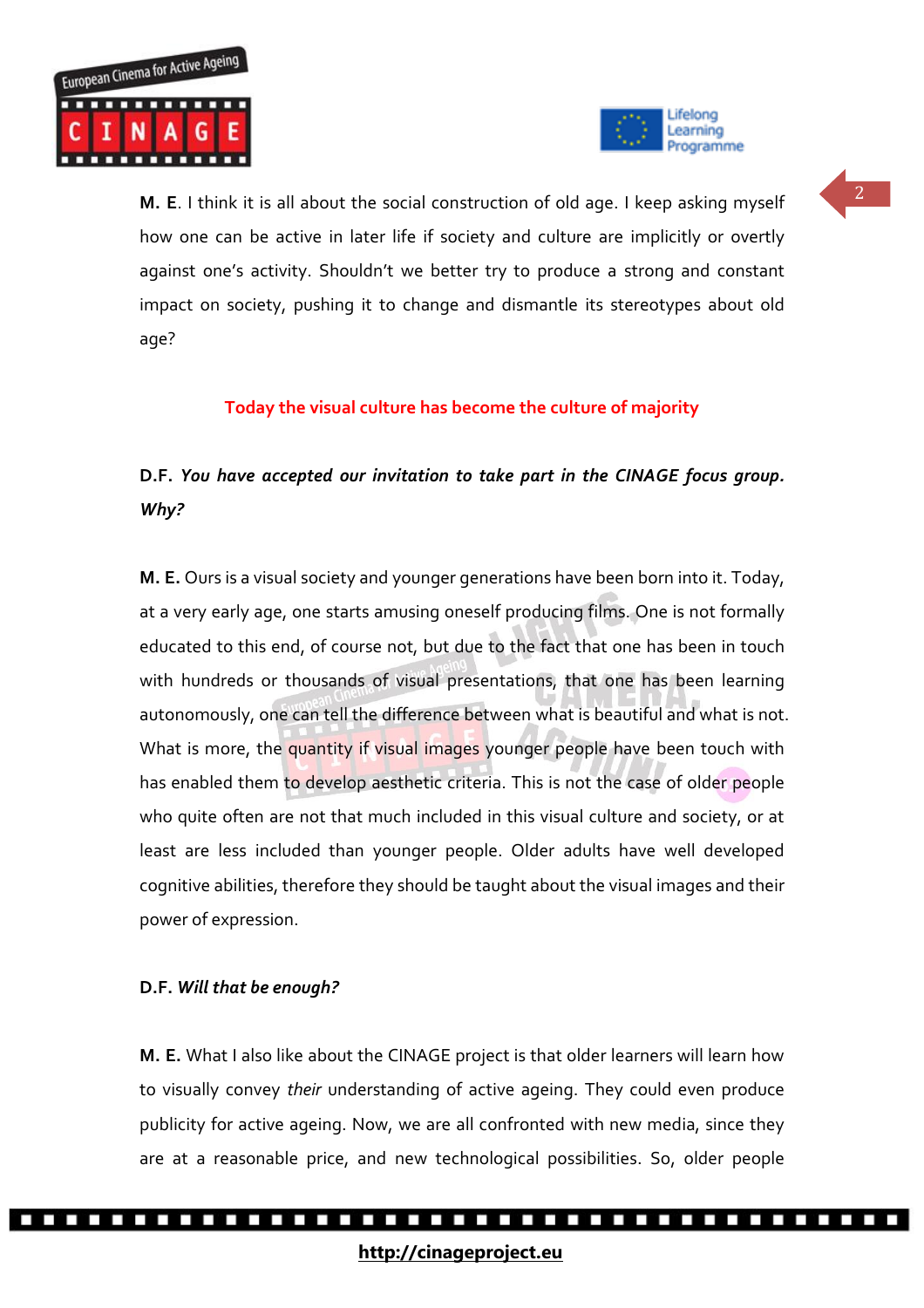



should first learn about them, to see what they can do using them. And this will be the case in the CINAGE project. Therefore, I think that in our focus group, we should also have a film maker, somebody who knows about how to use the film tools and technology and also for the course, there should be a film maker.

## **D. F. How will the CINAGE project affect the CINAGE course participants …?**

**M. E**. Well, we are all film viewers, literally all of us. Annually, we view at least from 5-10 featured films, but the participants in the CINAGE course will hopefully develop the understanding of both films and active ageing. This will be specific and the course in itself will be for some of them an act of active ageing.

By analogy with my students who learn how to paint and acquire a certain ability to look analytically at paintings, I expect that the CINAGE course participants will develop the understanding of film and of its power of expression. Study circles of painting enable their members to attribute a meaning to the paintings and the process of painting and the CINAGE course will enable the participants to attribute a meaning to film and cinema.

Now, in visual society it is not enough to talk about active ageing. It is necessary to convey messages using films and other visual media. The course will enable the participants to live as film viewers or film makers like my students of painting are taught to live as painters which are far more than holding a brush for an hour or two a day.

#### **D.***F. What do you think the CINAGE course may offer to the participants?*

**M.E**. I hope the course participants will learn about the possibilities the new technology can offer them; the visualisation may offer them a possibility to

..............................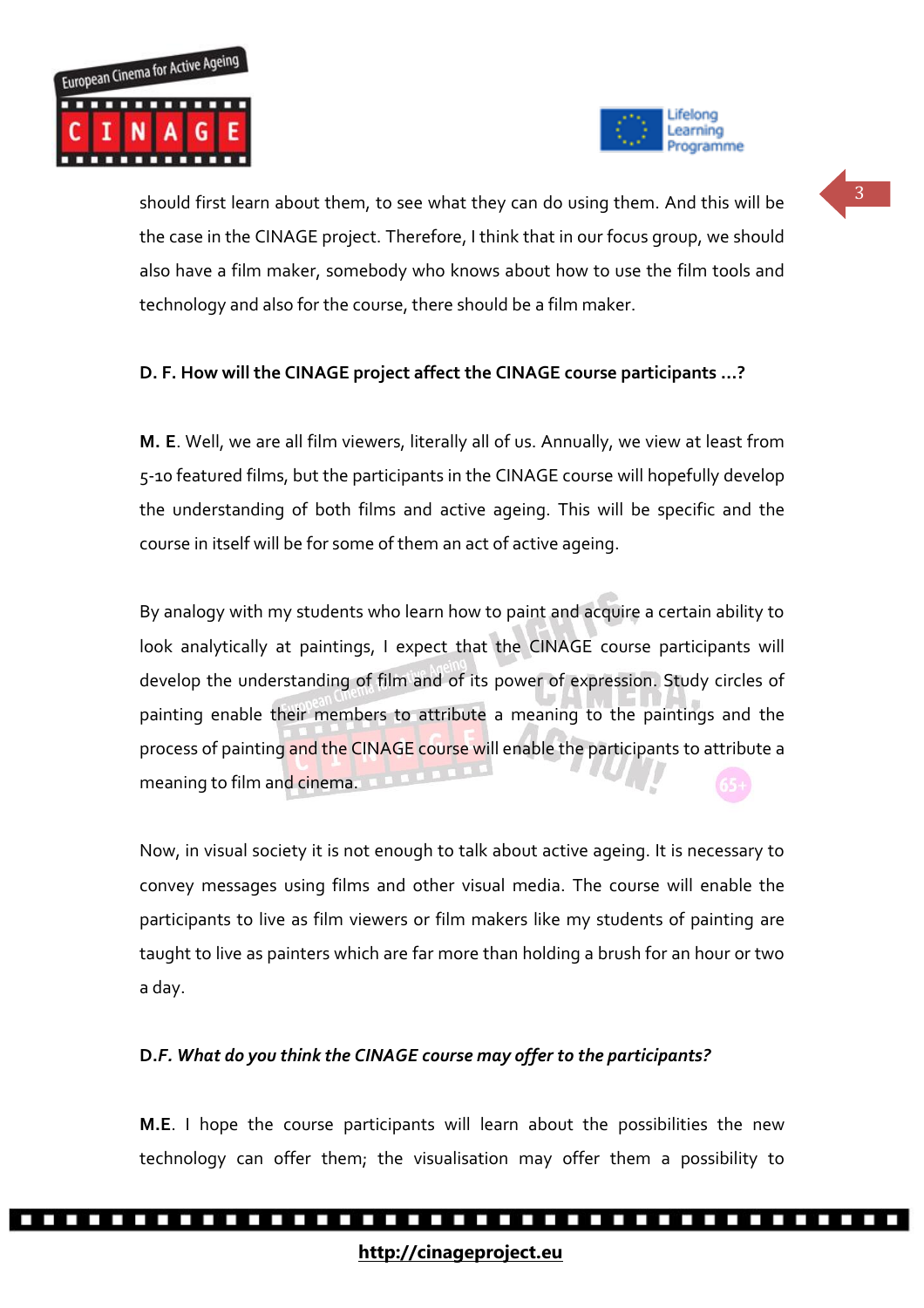



TION

penetrate their own psychic world and the world around them and to better understand beauty. They will learn about film tools and the contents and how they are related. The tools are important! If somebody is asked to paint he should know about the tools needed, if somebody is asked to write, to take photos, again somebody should know how to handle the tools.

# **D. F.** *What do you think about the film Good to go which you and the focus group viewed when you met last Friday?*

**M. E**. Well, I think that we have started building together a new view of ageing. The script writer of the film Good to go is probably much younger than the featured main characters; therefore there are so many stereotypes about old age in this film but also active ageing competencies, of course. There is a mix of them. For instance I can hardly believe that in reality older people are as grumpy and grudgy as Ivan is. EAMERA. In any case, I have not met anyone like Ivan so far.

**There is nothing like generally valid active ageing** 

**D. F.** *I was amazed at the dynamics of the focus group*

**M. E**. So was I. I would appreciate, if we could view more films together. What we say as a result of thinking together, could lead to our new understanding of older people and their position in society. First and foremost, we should stop thinking about active ageing in general. There is nothing like generally valid active ageing. It can be very different, depending not only on one's social and cultural environment not so much on older people's age, but mostly on their socio-economic condition, on their status, on the fact that they live alone or in partnership, are healthy or not, have children or not, work or not. If I am a young retiree my active ageing would be

4

.................................